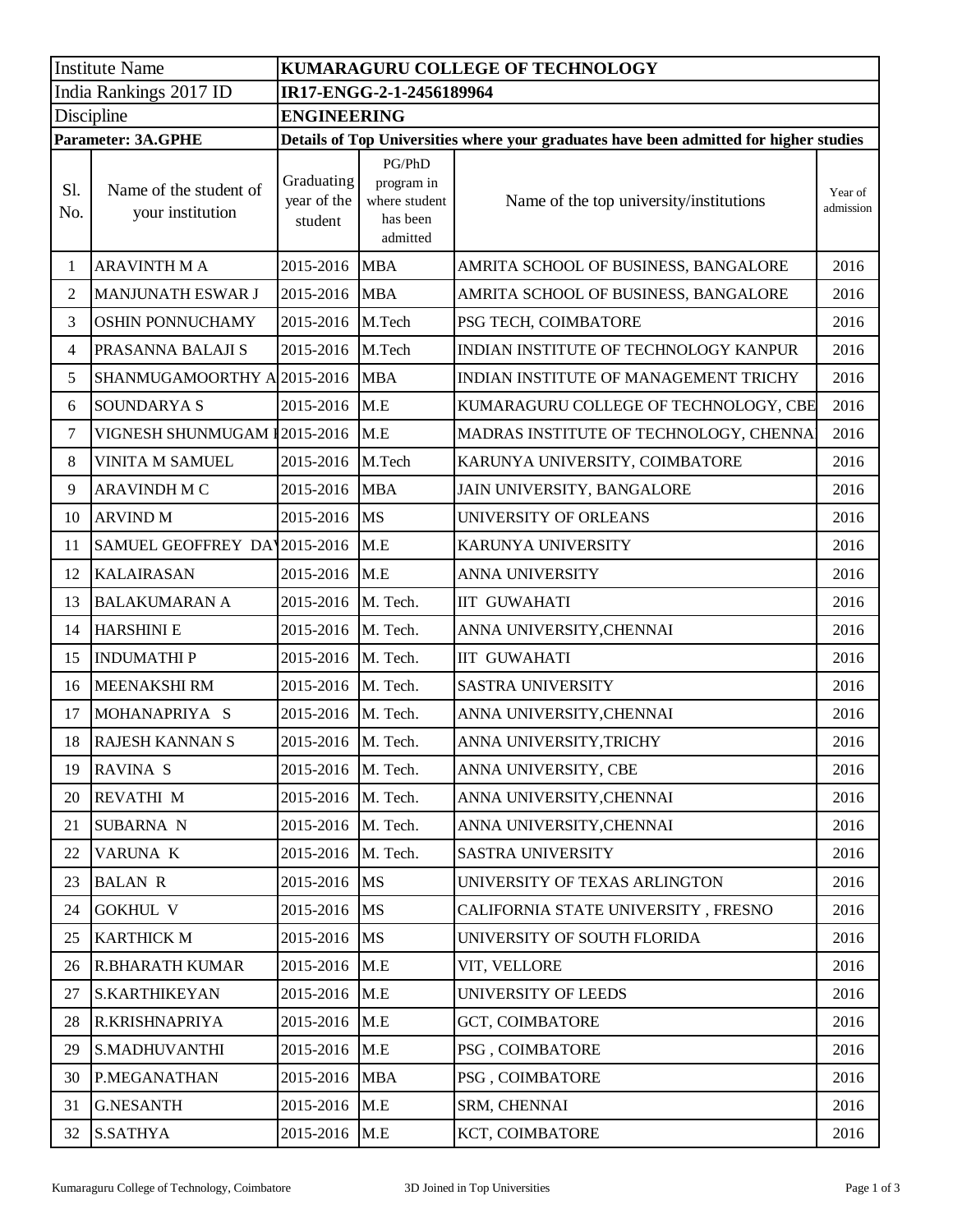| S1.<br>No. | Name of the student of<br>your institution | Graduating<br>year of the<br>student | PG/PhD<br>program in<br>where student<br>has been<br>admitted | Name of the top university/institutions       | Year of<br>admission |
|------------|--------------------------------------------|--------------------------------------|---------------------------------------------------------------|-----------------------------------------------|----------------------|
| 33         | <b>M.SUKANTH</b>                           | 2015-2016                            | M.E                                                           | CIT, COIMBATORE                               | 2016                 |
| 34         | N.SURENDARAN                               | 2015-2016                            | M.E                                                           | VIT, VELLORE                                  | 2016                 |
| 35         | <b>R.SURESH KUMAR</b>                      | 2015-2016                            | M.E                                                           | VIT, VELLORE                                  | 2016                 |
| 36         | <b>T.SURESH</b>                            | 2015-2016                            | M.E                                                           | PSG, COIMBATORE                               | 2016                 |
| 37         | <b>S.SURESH KUMAR</b>                      | 2015-2016                            | M.E                                                           | CIT, COIMBATORE                               | 2016                 |
| 38         | RA. VIGNESHWARAN                           | 2015-2016                            | M.E                                                           | CIT, COIMBATORE                               | 2016                 |
| 39         | <b>M.VINAY KUMAR</b>                       | 2015-2016                            | M.E                                                           | CIT, COIMBATORE                               | 2016                 |
| 40         | YAMINI MAHENDRAN                           | 2015-2016                            | M.S.                                                          | UNIVERSITY OF VIRGINIA                        | 2016                 |
| 41         | <b>DHARSHAN</b>                            | 2015-2016                            | <b>MBA</b>                                                    | SRM, CHENNAI                                  | 2016                 |
| 42         | <b>GEORGE S OLIAPURAM</b>                  | 2015-2016                            | M.E                                                           | <b>NICMAR PUNE</b>                            | 2016                 |
| 43         | RAGAPRIYA.S                                | 2015-2016                            | PG                                                            | UNIVERSITY OF SOUTHERN CALIFORNIA             | 2016                 |
| 44         | <b>DEEPIKA.D</b>                           | 2015-2016                            | PG                                                            | CHRIST UNIVERSITY, BENGALURU                  | 2016                 |
| 45         | DEEPIKA VIJAYASARATI 2015-2016             |                                      | <b>ME</b>                                                     | PSG COLLEGE OF TECHNOLOGY, COIMBATORE.        | 2016                 |
| 46         | <b>SANGAVI S</b>                           | 2015-2016                            | <b>ME</b>                                                     | PSG COLLEGE OF TECHNOLOGY, COIMBATORE.        | 2016                 |
| 47         | <b>KOWSALYAE</b>                           | 2015-2016                            | <b>MBA</b>                                                    | PSG COLLEGE OF TECHNOLOGY, COIMBATORE.        | 2016                 |
| 48         | NITHYASREE G                               | 2015-2016                            | <b>ME</b>                                                     | PSG COLLEGE OF TECHNOLOGY, COIMBATORE.        | 2016                 |
| 49         | <b>MONISHA R</b>                           | 2015-2016                            | <b>ME</b>                                                     | PSG COLLEGE OF TECHNOLOGY, COIMBATORE.        | 2016                 |
| 50         | <b>AKILA MURALI</b>                        | 2015-2016                            | MS                                                            | CALIFORNIA STATE UNIVERSITY, NORTHRIDGE.      | 2016                 |
| 51         | <b>NAVEEN RAJ K</b>                        | 2015-2016                            | MS                                                            | ROCHESTER INSTITUTE OF TECHNOLOGY, ROCH       | 2016                 |
| 52         | PARKAVI NIVEDHA JJ                         | 2015-2016                            | <b>MBA</b>                                                    | SENECA COLLEGE, TORONTO, CANADA               | 2016                 |
| 53         | PRITHIKA M                                 | 2015-2016                            | <b>MGB</b>                                                    | SP JAIN SCHOOL OF GLOBAL MANAGEMENT, DU       | 2016                 |
| 54         | <b>SALMA J</b>                             | 2015-2016 ME                         |                                                               | ARUNAI ENGINEERING COLLEGE, THIRUVANNAI       | 2016                 |
| 55         | <b>SANGEETHAP</b>                          | 2015-2016                            | <b>ME</b>                                                     | SELVAM COLLEGE OF TECHNOLOGY, NAMAKKA         | 2016                 |
| 56         | <b>KEERTHANA</b>                           | 2015-2016                            | <b>MS</b>                                                     | UNIVERSITY OF SOUTHERN CALIFORNIA             | 2016                 |
| 57         | <b>GANESH</b>                              | 2015-2016                            | <b>ME</b>                                                     | ANNA UNIVERSITY, CHENNAI                      | 2016                 |
| 58         | SANJITHA PRIYADHARSH2015-2016              |                                      | ME                                                            | SRI KRISHNA COLLEGE OF ENGG & TECH            | 2016                 |
| 59         | <b>S.SHRUTHI SHARADA</b>                   | 2015-2016                            | <b>MS</b>                                                     | UNIVERSITY OF TEXAS, ARLINGTON                | 2016                 |
| 60         | S.PRIYANKA                                 | 2015-2016                            | <b>MBA</b>                                                    | KUMARAGURU COLLEGE OF TECHNOLOGY, CBE         | 2016                 |
| 61         | <b>AISWARYA ANANAD</b>                     | 2015-2016                            | M.Tech                                                        | KUMARAGURU COLLEGE OF TECHNOLOGY, CBE         | 2016                 |
| 62         | <b>LAVANYA</b>                             | 2015-2016                            | <b>MBA</b>                                                    | <b>BHARATHIAR UNIVERSITY</b>                  | 2016                 |
| 63         | <b>KRISHNAVENI</b>                         | 2015-2016                            | <b>MIB</b>                                                    | <b>BHARATHIAR UNIVERSITY</b>                  | 2016                 |
| 64         | <b>E.DHARANIPATHY</b>                      | 2015-2016                            | M.F.Tech                                                      | NATIONAL INSTITUTE OF FASHION TECHNOLOGY, CHI | 2016                 |
| 65         | <b>BALA NIVETHA</b>                        | 2015-2016                            | M.F.Tech                                                      | NATIONAL INSTITUTE OF FASHION TECHNOLOGY, CHI | 2016                 |
| 66         | SANCHANA.J.V                               | 2015-2016                            | <b>PG DBM</b>                                                 | PSG INSTITUTE OF MANAGEMENT                   | 2016                 |
| 67         | <b>SREE NANDININI</b>                      | 2015-2016                            | <b>MBA</b>                                                    | BANNARI AMMAN INSTITUTE OF TECHNOLOGY,        | 2016                 |
| 68         | <b>GOWTHAMI</b>                            | 2015-2016                            | <b>MBA</b>                                                    | KUMARAGURU COLLEGE OF TECHNOLOGY. COII        | 2016                 |